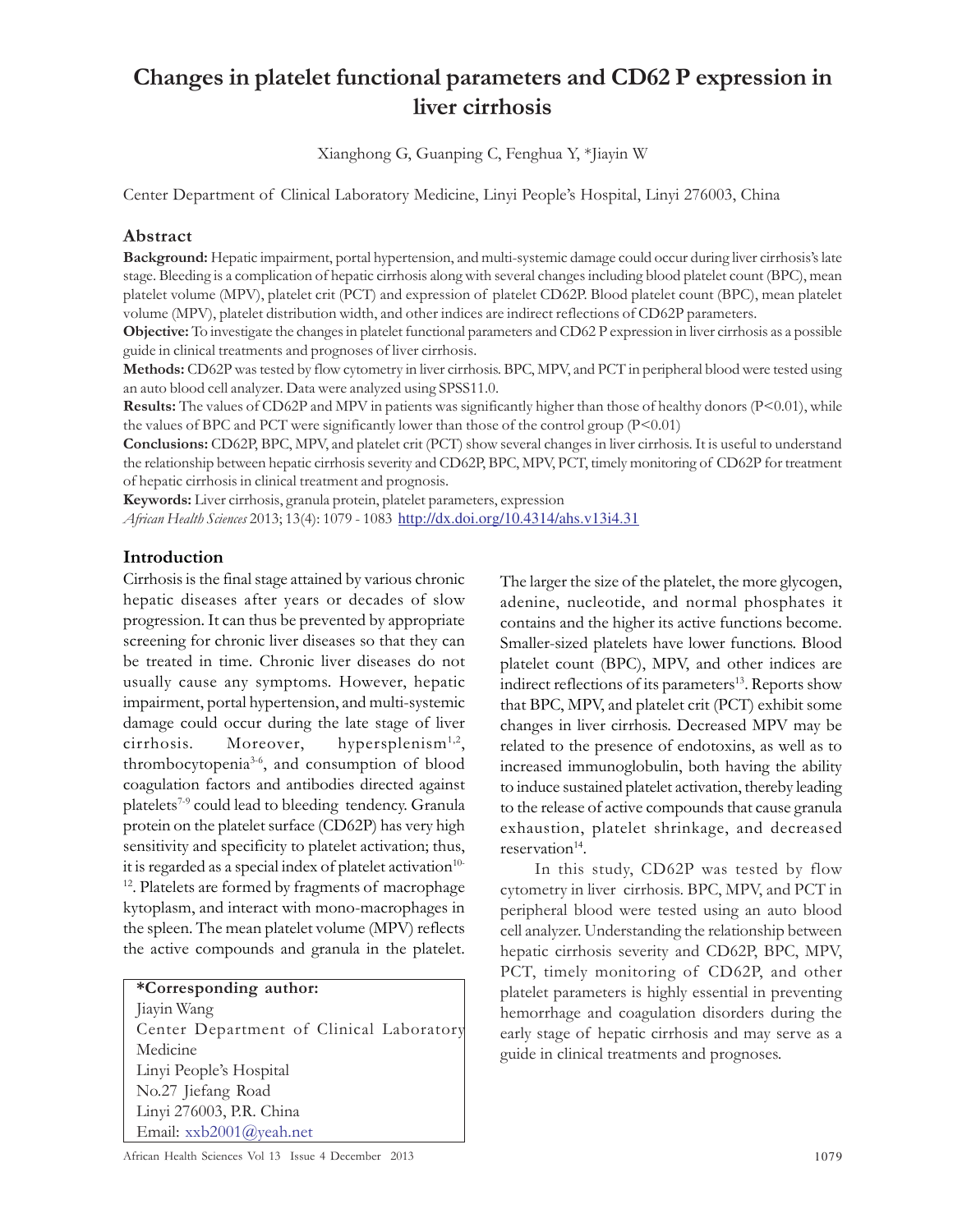# Methods

## Patients

Up to 32 cases of hepatic cirrhosis were studied, among whom were 25 male and 7 female. Their age range was 35-68 years, and the average age was  $51\pm15$ . The diagnostic criteria were in accordance with the 5th National Infectious Diseases and Parasite Conference, and created from combined clinical manifestations, liver function, ultrasound, and CT scan findings. The patients were classified according to by Child–Pugh (REF) as follows: Grade A, 12 cases; Grade B, 10 cases; and Grade C, 10 cases, which was used for assessing the prognosis of cirrhosis. The higher score, the worse of liver reserve function (Grade A, 5-6, the risk of operation is low; Grade B, 7-9, the risk of operation is higher than Grade A; Grade C, e"10, the risk of operation is the highest and the prognosis is the worst). All the patients had no heart, brain, kidney, or diabetic problems; they were also not suffering from acute infections. Six cases were confirmed to have upper gastrointestinal tract bleeding through gastroscope examination and a positive occult blood (OB) test.

The control group comprising 20 cases of normal patients underwent a health checkup. Among the 20 cases, 10 were male and 10 were female, aged 21 to 50 years, with an average age of 38±12. All cases in the patient group and in the control group did not take any anticoagulant one week before the test. This study was conducted in accordance with the declaration of Helsinki. This study was conducted with approval from the Ethics Committee of Linyi People's Hospital. Written informed consent was obtained from all participants.

## Detection of CD62P

Approximately 2 ml of fasting blood samples from both patient and control groups were collected with 3.84% citric acid sodium. Then the samples were placed in 1% paraformaldehyde at 4 °C for 15 min. The samples underwent centrifugation at 800r/min for 5 min. The platelet-rich supernatant was then separated. Up to 50 µl supernatant was mixed with CD62P monoclonal antibody (Becton-Dickinson) labeled with phycoerythrin, 20 ul aliquot was mixed and used for testing, and another 50 µl platelet-rich plasma was placed in a tube and mixed with phosphate buffer solution (PBS) for use as control. Both tubes were reacted for 20 min away from light, and then mixed with 1 ml of 1% paraformaldehyde at 4 °C. The tubes were poached with PBS and underwent centrifugation at 2000 r/min for 5 min. The supernatant was withdrawn and the procedure was repeated twice, adjusting the platelet concentration to  $10\times10^{9}/L$ , preserving at 4°C, and testing with flow cytometry assay (Becton-Dickinson) within 24 hours. All data were analyzed using Cell Quest Plot software. Platelet CD62P positive rate was obtained as a result.

## Detection of BPC, MPV, and PCT

Up to 2 ml samples with ethylenediaminetetraacetic acid (EDTA) anticoagulant and special anticoagulant  $(1.5 \,\mathrm{mg}/\mathrm{ml}$  to  $2.2 \,\mathrm{mg}/\mathrm{ml}$  EDTA-K<sub>2</sub>) were taken from both patient and control groups. Subsequently, they were tested using an M-533 auto blood cell analyzer. The process lasted for approximately 2 hours. Three kinds of whole blood were used as control. When all the results were within the normal range, samples were taken.

## Statistical analysis

Data were expressed using mean  $\pm$  standard deviation  $(\bar{x} \pm s)$ . T-test was applied to obtain the mean of subgroup comparison in both groups. The data in the other group were tested with ANOVA.All data gathered were analyzed with SPSS11.0.  $P \le 0.05$  was considered statistically significant.

#### Results

#### Comparison of plasma CD62P, BPC, MPV, and PCT

The testing results of CD62P, BPC, MPV, and PCT in the 32 cases of hepatic cirrhosis and in the 20 cases from the control group are shown in Table 1. CD62P and MPV in the cirrhosis group were higher than those in the control group ( $P < 0.05$ ), whereas BPC and PCT were lower in the control group ( $P \le 0.05$ ). The differences are presented in table 1.

Table 1: Result of CD62P, BPC, MPV, and PCT in cirrhosis group and control group  $(X\pm s)$ 

| Groups    | Case | $CD62P$ (%)     | BPC $(10^9/L)$   | (f)<br>MPV      | $PCT \, (°/0)$  |
|-----------|------|-----------------|------------------|-----------------|-----------------|
| Cirrhosis |      | 11 $84+782*$    | $43.96 + 21.69*$ | $13.26 + 0.41*$ | $1.06 + 0.72*$  |
| Control   | 20   | $2.74 \pm 1.05$ | 95.14±21.75      | $9.73\pm 0.80$  | $1.98 \pm 0.35$ |

Data were expressed using average  $\pm$  standard deviation ( $\bar{x}$  ±s). T-test was applied to obtain the average of subgroup comparison in both groups.  $P \leq 0.05$  was considered statistically significant.

\*Compared with control group,  $P \le 0.05$ .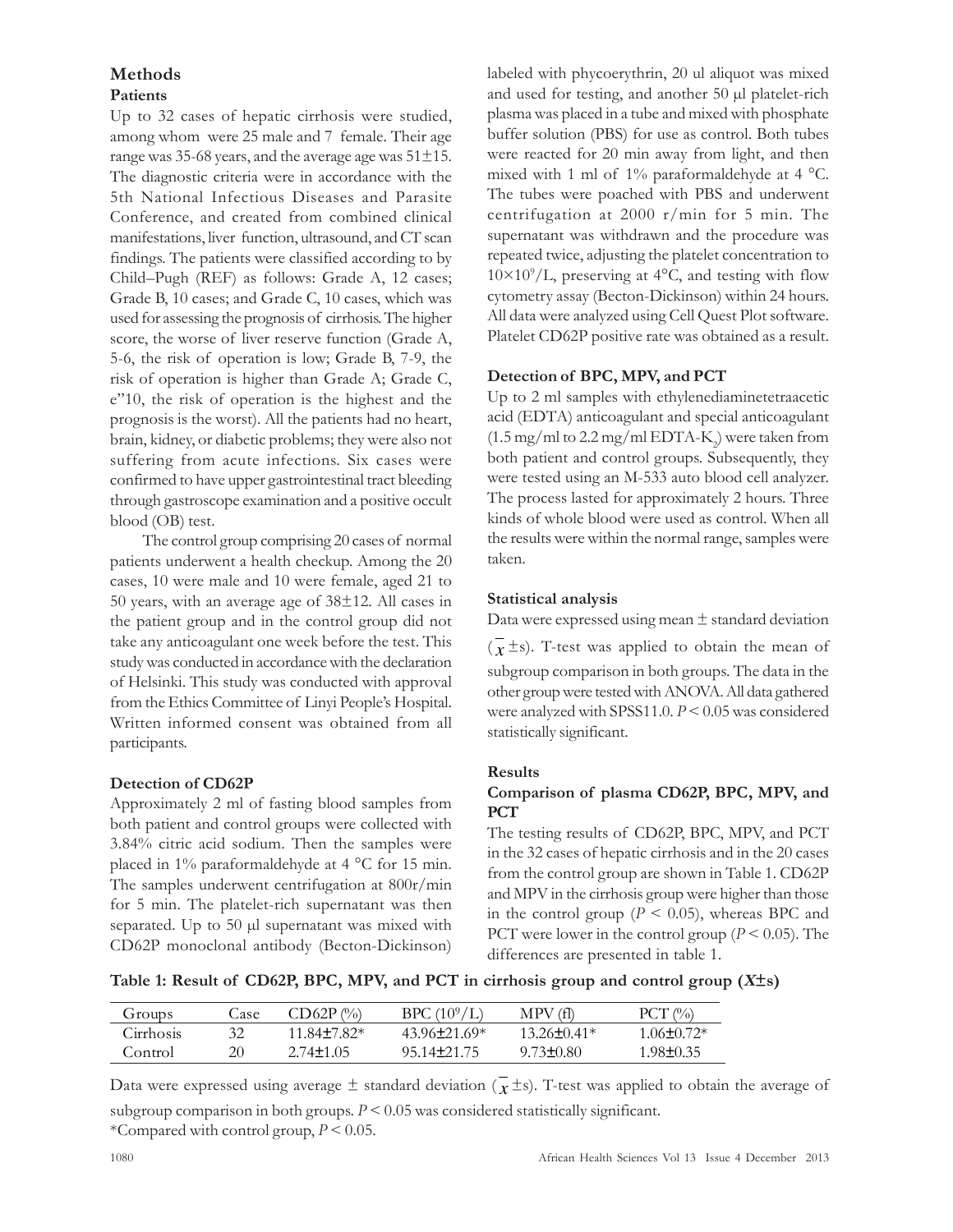## Analysis of CD62P, BPC, MPV, and PCT in liver cirrhosis

The testing value of platelet surface CD62P in Grade A cirrhosis patients was lower than that in Grade B  $(P < 0.05)$ . BPC, MPV, and PCT showed no difference in both grades. The testing value of platelet surface CD62P in Grade C liver cirrhosis patients was higher than that in Grades A and B ( $P < 0.05$ ). No marked difference was observed in various grades ( $P > 0.05$ ). The results of CD62P, BPC, MPV, and PCT in different grades are shown in table 2.

## Analysis of CD62P, BPC, MPV, and PCT in bleeding or non-bleeding group

The testing value of platelet surface CD62P  $(24.79 \pm 6.55)$  was markedly higher than that in the no-bleeding group  $(8.85\pm4.21)$  (P < 0.01), whereas BPC, MPV, and PCT exhibited no significant difference. The testing values of CD62P, BPC, MPV, and PCT in the upper digestive bleeding with hepatic cirrhosis group and in the non-bleeding group are shown in table 3.

mediates the interaction between platelets and other cells, platelets aggregation and adherence by improving the interaction of cells. Platelets originate from bone marrow megakaryocytes and the number of megakaryocytes indicates the function of hematogenesis in the bone marrow. The testing value of BPC reflects the generation and decay of platelets. MPV reflects the metabolization of bone marrow megakaryocytes. PCT is a parameter reflecting the condition of granula and active substances in platelets. Thus the detection of BPC, MPV and PCT in peripheral blood is used for treatment of liver cirrhosis clinically16-17 since bleeding is a complication of liver cirrhosis.

This study showed that CD62P in liver cirrhosis patients was higher than that in the control group, whereas the number of platelets were lower in the control group. This finding indicates that the increase in CD62P was related to the overdestruction and activation of platelets in vivo. Therefore, CD62P in

| Table 2: Testing result CD62P, BPC, MPV, PCT of platelet surface $(X\pm s)$ |  |  |  |  |  |
|-----------------------------------------------------------------------------|--|--|--|--|--|
|                                                                             |  |  |  |  |  |

| Group   | Case | $CD62P$ (%)      | BPC $(10^9/L)$  | MPV (fl)         | $PCT(P_0)$      |
|---------|------|------------------|-----------------|------------------|-----------------|
| Grade A |      | 6.68+2.31        | 52.00+21.67     | $10.51 \pm 0.39$ | $1,32\pm 0.51$  |
| Grade B | 10   | $9.20 + 4.06*$   | $40.50 + 22.14$ | $1176 + 052$     | $1.24 \pm 0.76$ |
| Grade C | 10   | $20.67 + 7.61**$ | $37.50 + 17.54$ | 13.26+0.41       | $1.06 \pm 0.72$ |

Data were expressed using average  $\pm$  standard deviation ( $\chi \pm s$ ). T-test was applied to obtain the average of subgroup comparison in both groups.  $P \leq 0.05$  was considered statistically significant. Grade B compared with Grade A,  $P < 0.05$ ; Grade C compared with Grade A and B,  $P < 0.05$ 

Table 3: Result of CD62P, BPC, MPV, and PCT on surface of platelet in upper digestive bleeding and non-bleeding group with hepatic cirrhosis  $(\pm s)$ 

| Group        | case | $CD62P$ (%)      | BPC (10 <sup>9</sup> /L) | MPV(fl)        | $PCT$ (%)       |
|--------------|------|------------------|--------------------------|----------------|-----------------|
| Bleeding     |      | $24.79\pm 6.55*$ | 35.67±27.80              | $11.20 + 1.20$ | $1.05 \pm 0.71$ |
| Non-bleeding | 26   | 8.85±4.21        | 46.58±21.90              | 10.60+0.80     | $1.31 + 0.50$   |

Data were expressed using average  $\pm$  standard deviation ( $\bar{x}$  ±s). T-test was applied to obtain the average of subgroup comparison in both groups.  $P \leq 0.05$  was considered statistically significant. \*Comparison between bleeding group and non-bleeding group,  $P \le 0.05$ .

# **Discussion**

CD62P is a surface maker for platelet activation, which is present in the granules of platelets. CD62P is a member of selectin family. It is expressed by activated platelets, megakaryocytes, and vascular endothelial cells. It is one of the important membrane proteins, which serve for coagulation<sup>15</sup>. CD62P

hepatic cirrhosis patients was higher than that in the control group. CD62P was also related to the Child-Pugh classification, indicating that the platelets were highly activated. To some extent, the destruction of platelets along with the severity of liver cirrhosis increased the value of CD62P and destroyed more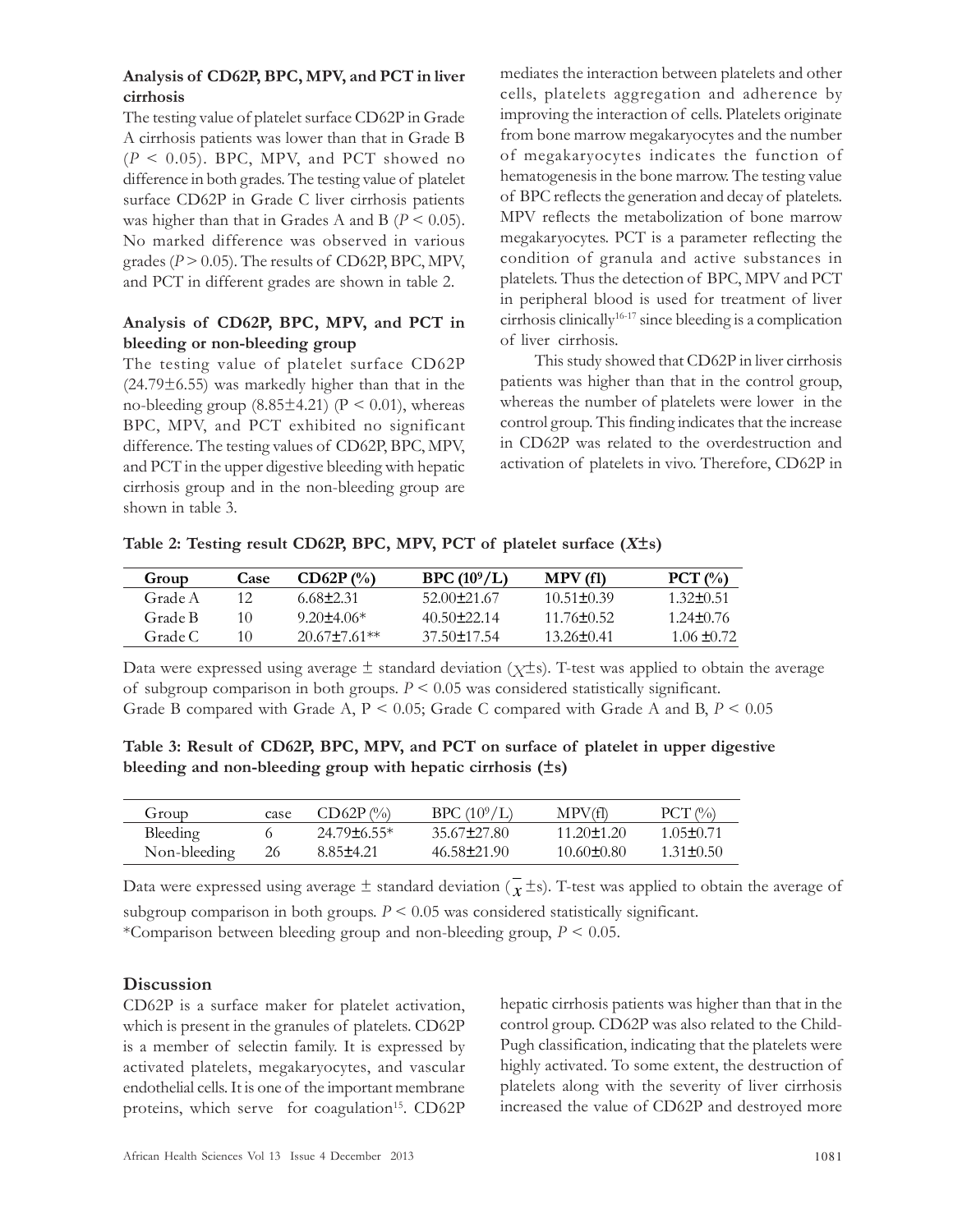platelets. Meanwhile, CD62P was higher in the group with liver cirrhosis combined with upper GI bleeding than in the non-bleeding group, indicating the relation of platelet activation and liver cirrhosis severity. Therefore, testing the value of CD62P revealed the severity of cirrhosis. The number of platelets in various groups did not exhibit marked difference, indicating that this factor was not related to upper digestive bleeding. However, the number of platelets was related to platelet function. Thus, CD62P is a good index that can be used to determine the activation and function of platelets.

This study found that the number of platelets and PCT was lower in liver cirrhosis patients, but their MPV was increased. Thompson et al.<sup>18</sup> postulated that large-volume platelets contain more body density, higher activity, more rapid metabolism, more powerful adhesive capacity, and more bleeding. They found that MPV and CD62P were higher in liver cirrhosis patients than in the control group, whereas BPC and PCT were lower in hepatic cirrhosis patients than in the control group, indicating the decrease in the number of platelets and the change in quantity. The increase in CD62P and MPV could cause hypersplenism and destroy platelets<sup>19, 20</sup>. The mononuclear macrophage system compensated for the excretion of large-volume platelets, whereas the platelets themselves exhibited morphology changes, such as giant cells and abnormities, possibly meeting the body's coagulate function requirement.

## Conclusion

Dynamic monitoring of the expression of CD62P and the parameters of platelets is helpful in ascertaining the activities and function status of platelets. It is also useful in discovering early bleeding and coagulation disorders caused by hepatic cirrhosis, thus leading to early and accurate treatment and prognosis. Furthermore, results obtained from the dynamic monitoring of the expression of CD62P and the parameters of platelets can serve as guidelines for clinical treatments and prognosis. .

# References

- 1. Ohira M, Ishifuro M, Ide K, et al. Significant correlation between spleen volume and thrombocytopenia in liver transplant patients: a concept for predicting persistent thrombocytopenia. Liver Transpl 2009; 15 (2): 208-215.
- 2. Akyüz F, Yekeler E, Kaymakoðlu S, et al. The

role of thrombopoietin and spleen volume in thrombocytopenia of patients with noncirrhotic and cirrhotic portal hypertension. Turk J Gastroenterol 2007; 18 (2): 95-99.

- 3. Nomura T, Kubota Y, Kitanaka A, et al. Immature platelet faction measurement in patients with chronic liver disease: a convenient marker for evaluating cirrhotic change. Int J Lab Hematol 2010; 32 (3): 299-306.
- 4. Afdhal N, McHutchison J, Brown R, et al. Thrombocytopenia associated with chronic liver disease. *J Hepatol* 2008; 48 (6): 1000-1007.
- 5. Yao FY, Bass NM. Lamivudine treatment in patients with severely decompensated cirrhosis due to replicating hepatitis B infection. *J Hepatol* 2000; 33 (2): 301-307.
- 6. Rios R, Sangro B, Herrero I, Quiroga J, Prieto J. The role of thrombopoietin in the thrombocytopenia of patients with liver cirrhosis. Am J Gastroenterol 2005; 100 (6): 1311- 1316.
- 7. Panasiuk A. Autoantibodies in chronic liver diseases. Rocz Akad Med Bialymst 2001; 46: 106-112.
- 8. Ho CH, Hou MC, Lin HC, Lee FY, Wu JC, Lee SD. Hemostatic changes in patients with liver cirrhosis. Zhonghua Yi Xue Za Zhi (Taipei) 1999; 62 (6): 376-382.
- 9. Pihusch R, Rank A, Göhring P, Pihusch M, Hiller E, Beuers U. Platelet function rather than plasmatic coagulation explains hypercoagulable state in cholestatic liver disease. *J Hepatol* 2002; 37 (5): 548-555.
- 10. van Kooten F, Ciabattoni G, Koudstaal PJ, Dippel DW, Patrono C. Increased platelet activation in the chronic phase after cerebral ischemia and intracerebral hemorrhage. Stroke 1999; 30 (3): 546-549.
- 11. Sedlmayr P, Grosshaupt B, Muntean W. Flow cytometric detection of intracellular platelet antigens. Cytometry 1996; 23 (4): 284-289.
- 12. Escolar G, White JG. Changes in glycoprotein expression after platelet activation: differences between in vitro and in vivo studies. Thromb Haemost 2000; 83 (3): 371-386.
- 13. Thompson CB, Jakubowski JA, Quinn PG, Deykin D, Valeri CR. Platelet size as a determinant of platelet function. *J Lab Clin Med* 1983; 101 (2): 205-213.
- 14. Laffi G, Mann F, Geesele P, et al. Evidence for a storage pool defect in platelets from cirrhotic